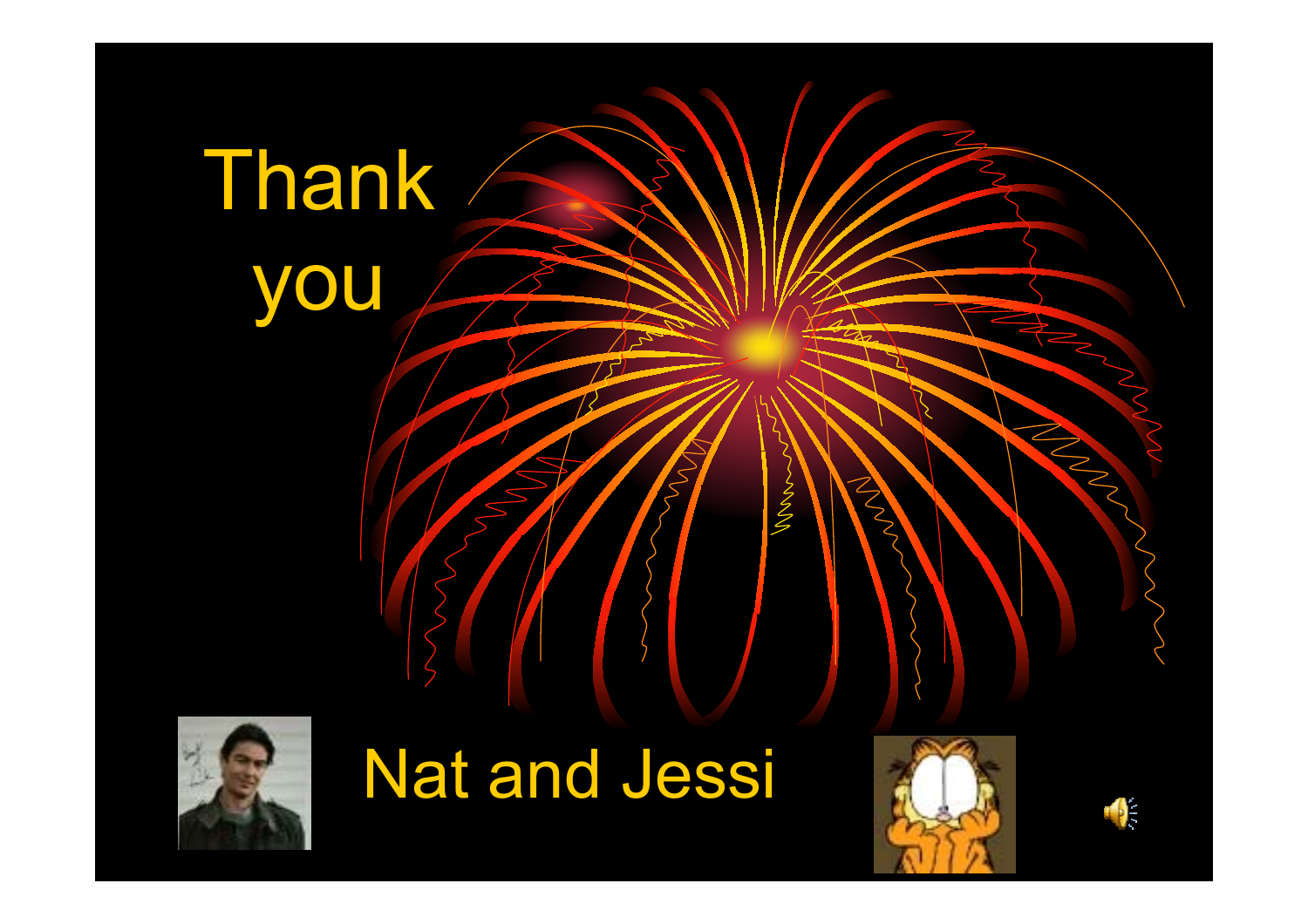Hello Jessika and Nat!!

## **One million** visitors on the website

It is a new reason to say thank you again to both of you.

Special thanks to

Nat for his work and the enjoyment he gives us with all kind of his works like movies and audio books, also for his engagement for charities and to

Jessika for her engagement to t his wonderful website.



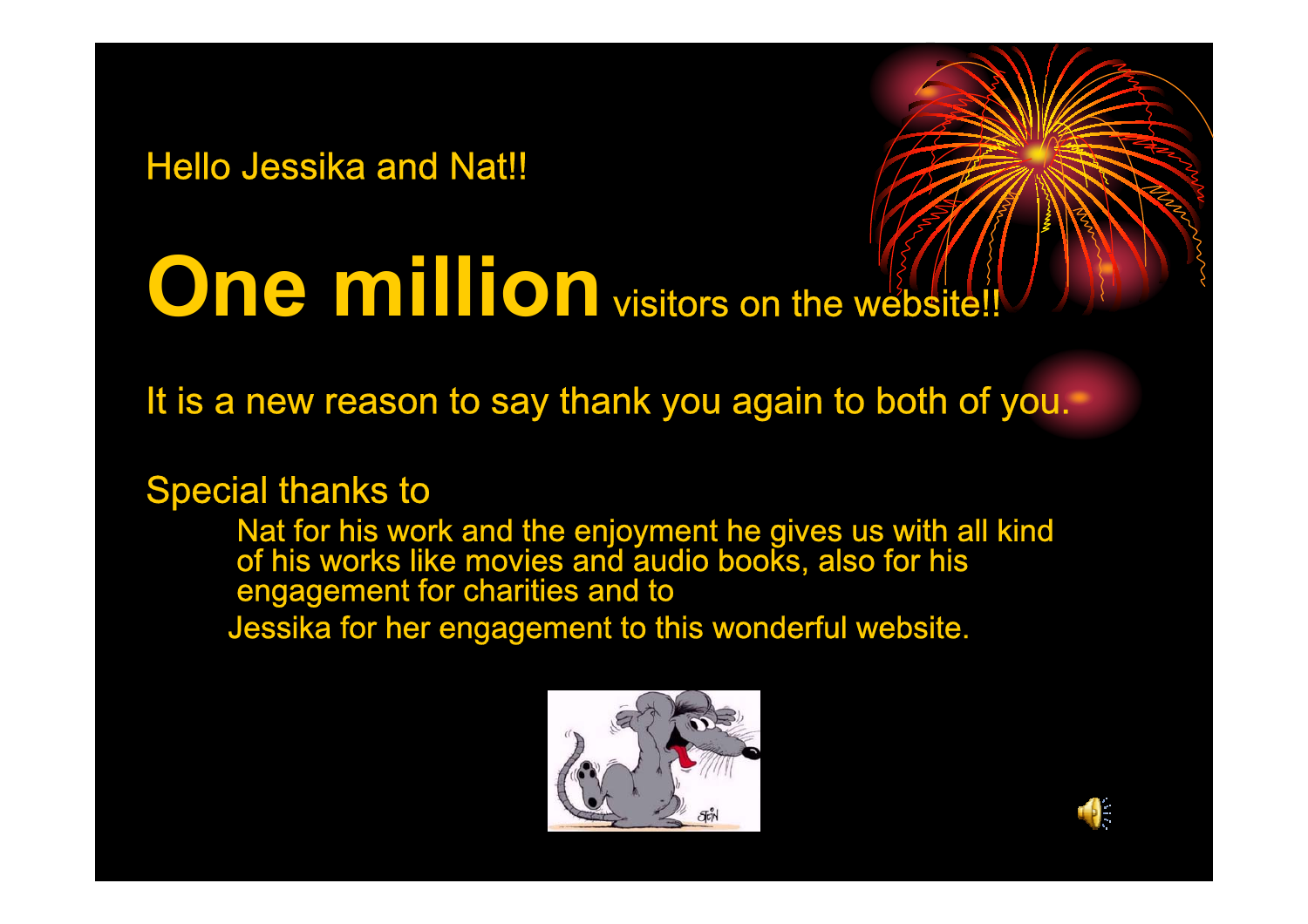



Sorry, but there is a fundamental fault and this should be corrected. Since a few months I visit this site. Now I am an expert boarder(???). Nice title, but do I deserve it? No, as you can see..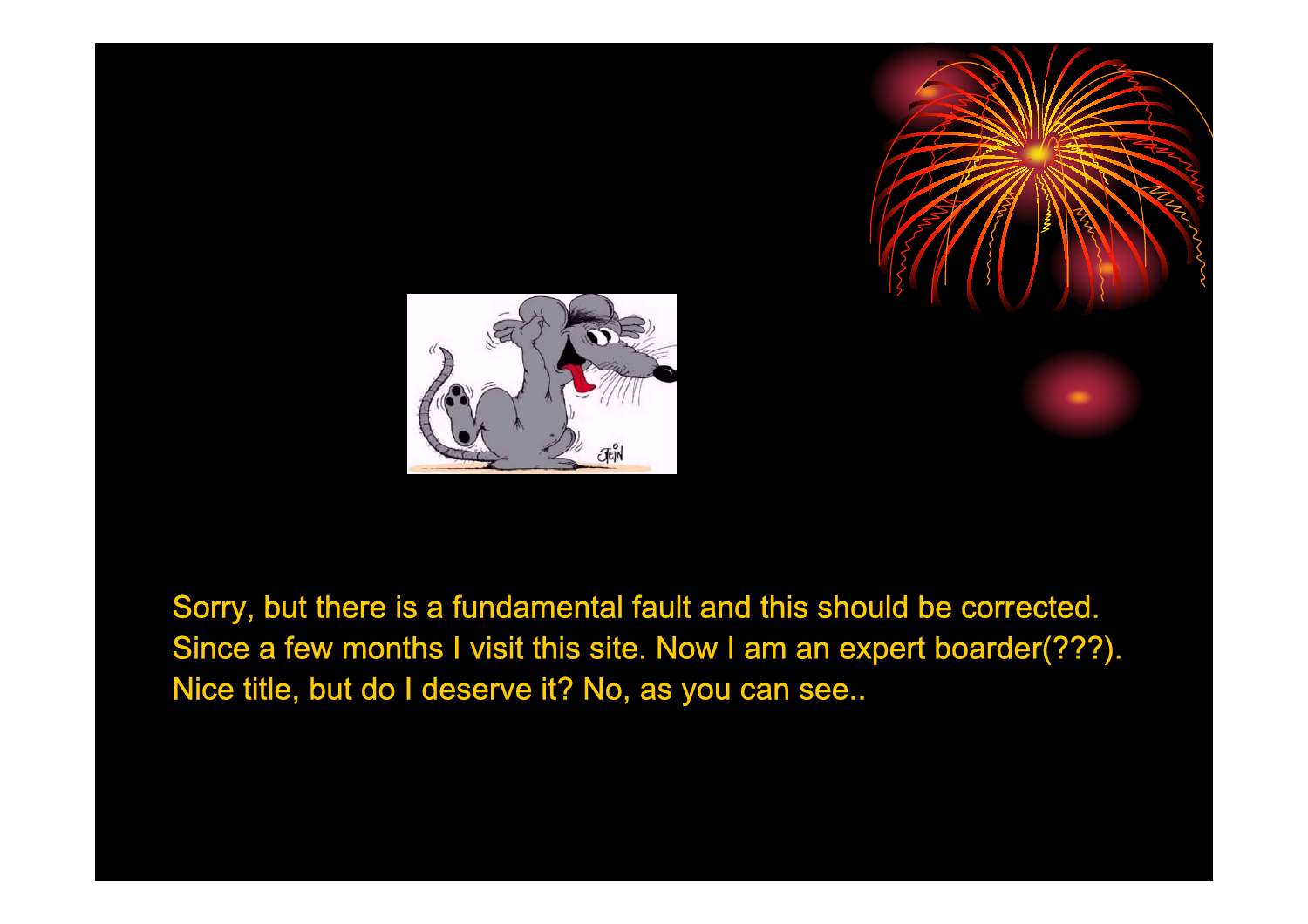



thank you for your description of "Othello".

– Hi dear inspector,

I know this site like the back of my hand, but did you noticed the big surprise Jessy gave us...?????.....

A GALLERY for every movie,(for the users) of course for Othello, too,

Thanks to our webmistress, hope you like it inspector, like I do

Hi Martina,

haven't realized it before , but now I have seen it. Every day a new surprise! Thank you! Now I shall look all the pictures to the films I haven't seen as yet.



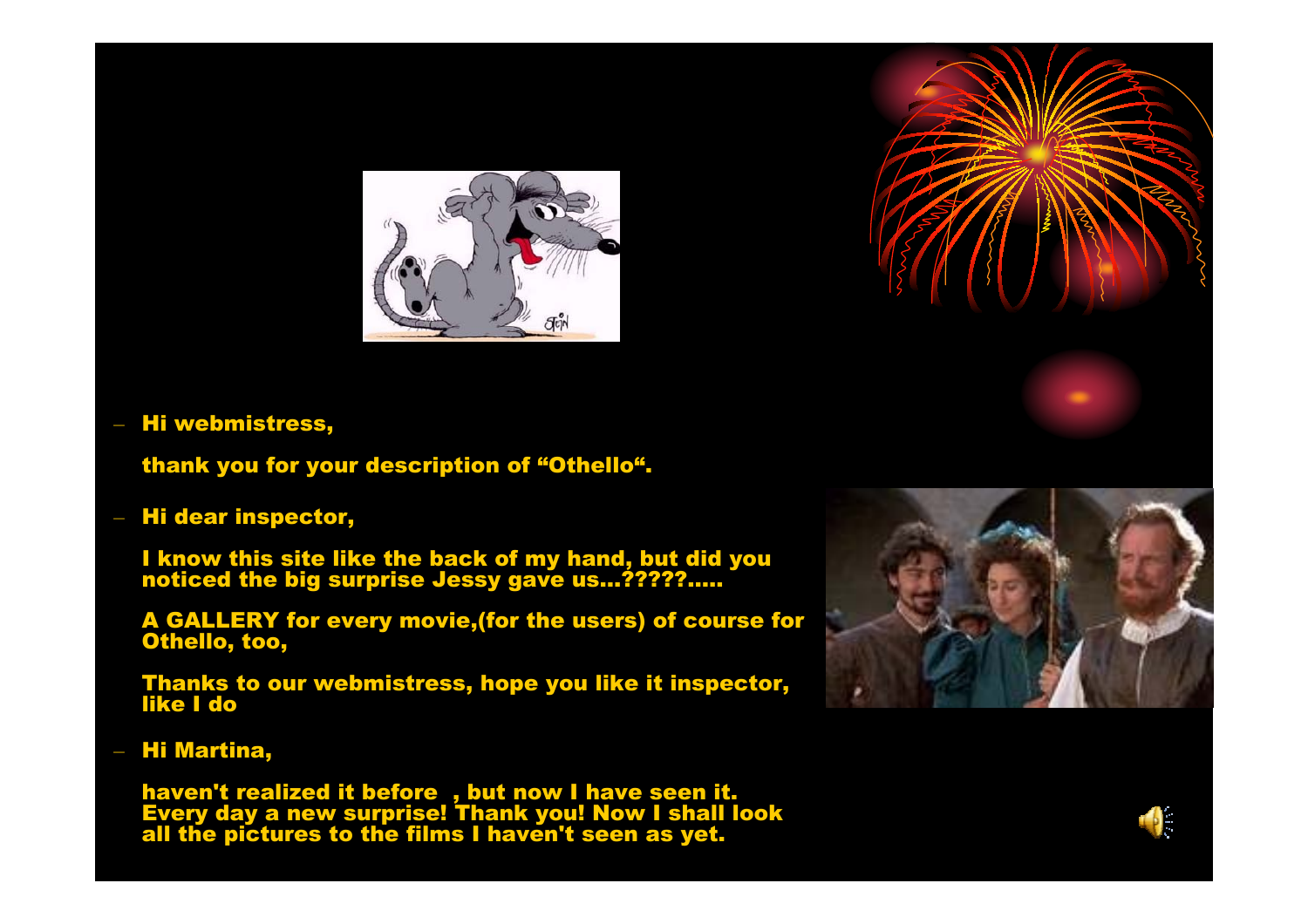



*Okay, this function exists since 2005*

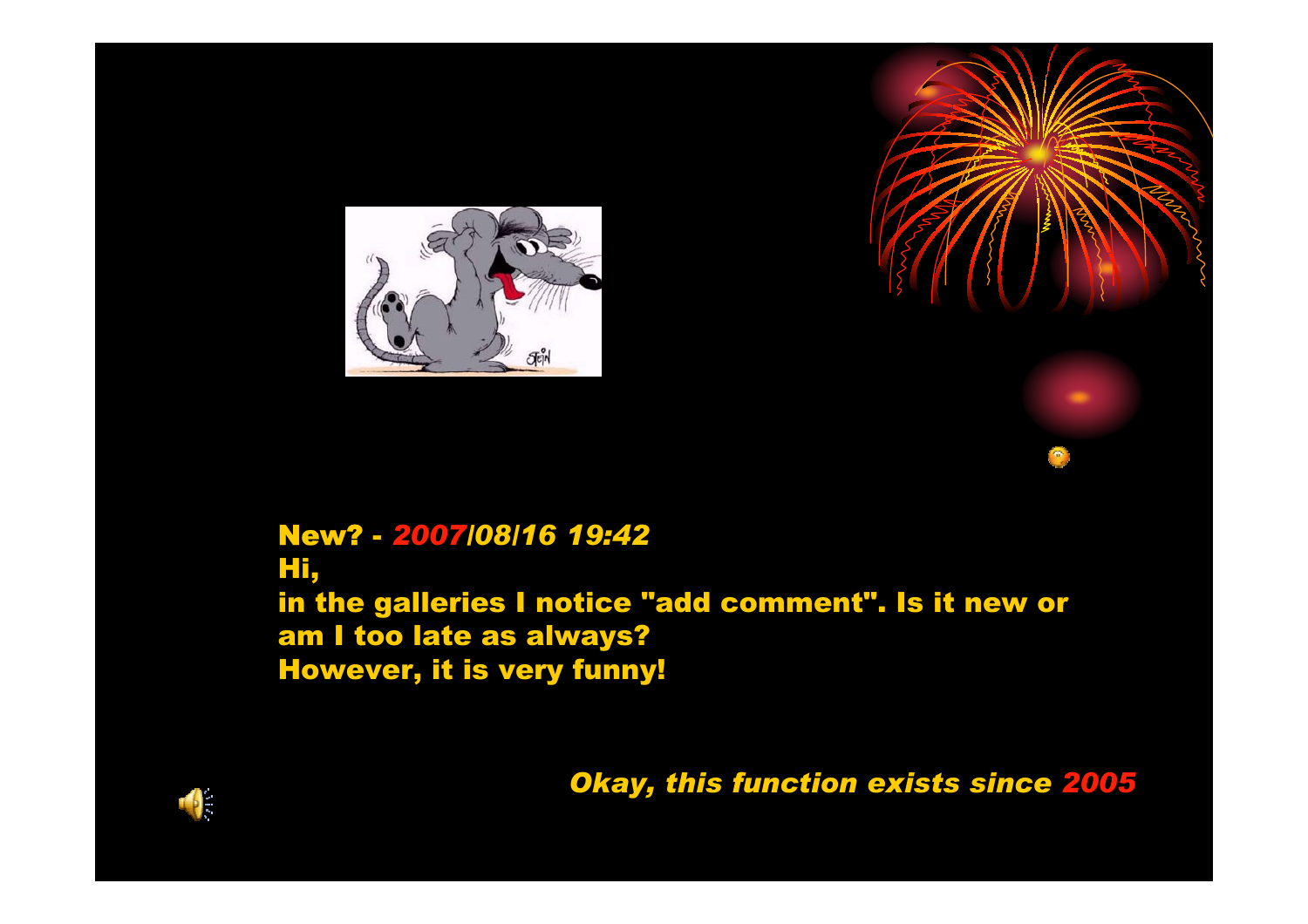













Special thanks to all members for the patience you have with me and my mistakes!!!



I wish we all meet us here again for a long time!

Many greetings inspector/Claudia

















 $\blacklozenge$